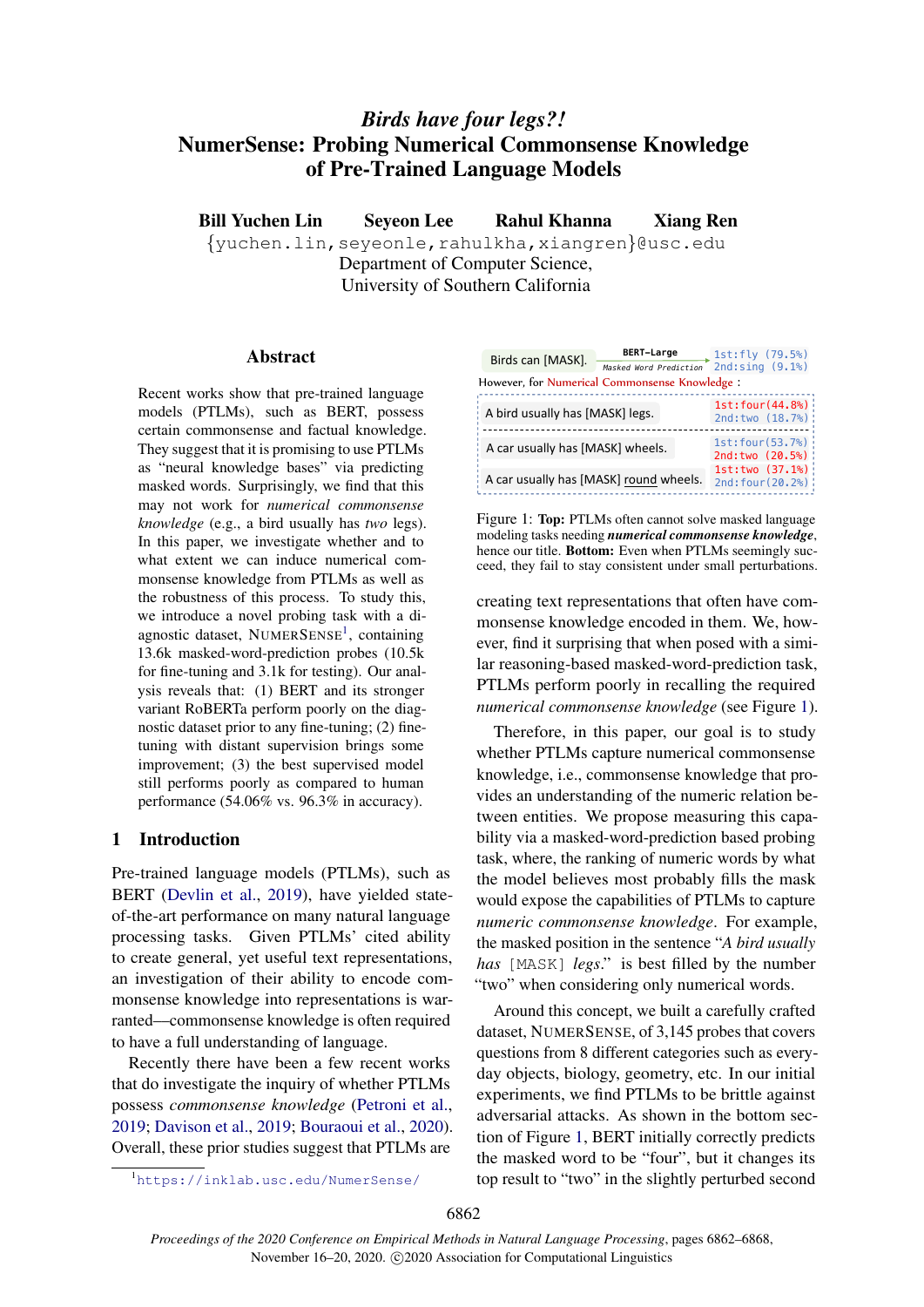sentence (a simple insertion of the word 'round'). Thus, we intentionally included adversarial examples in the probes to test the robustness.

We evaluate PTLMs in two settings (Section [3\)](#page-2-0): (1) a zero-shot setting, meaning no probes from our dataset were used to fine-tune the models before evaluation; (2) a distant supervision setting, where models were fine-tuned on examples from related commonsense reasoning datasets before being evaluated on ours. Our findings reveal that PTLMs are still much worse than humans on the task, although fine-tuning with distant supervision can help. We also provide some cursory analysis on why PTLMs perhaps perform so poorly, pointing to interesting future research. We also hope our work can benefit future works in: 1) improving PTLMs' abilities to faithfully capture (numerical) commonsense, 2) populating numerical facts in current commonsense knowledge bases, and 3) open-domain  $QA$ —" $Q$ : *How many legs do ants have?" "A: Six!*"

## 2 The NUMERSENSE Probing Task

We introduce our numerical commonsense reasoning probing task, as well as the creation process of the namesake dataset, NUMERSENSE. Then, we provide a breakdown of what types of knowledge are covered by the probes and finally include additional high-quality distant supervision to test if fine-tuning can improve performance.

### <span id="page-1-3"></span>2.1 Task Formulation

We essentially probe PTLMs with the distribution of words a PTLM thinks could fill the masked position, by ranking their softmax scores (greatest to least). If the ranking demonstrates numerical commonsense knowledge––the highest ranked *number word* (e.g., "one", "two", and so on) is the correct answer––then that probe is successfully completed by the PTLM. The masked position in each probe is chosen such that a number word is an extremely probable way of filling in the blank.

#### 2.2 Probing Data Collection

To build a suitable dataset for the proposed probing task, we make use of an existing corpus consisting of commonsense assertions, named *Open Mind Common Sense* (OMCS) [\(Singh et al.,](#page-6-1) [2002\)](#page-6-1). We first extracted the sentences from OMCS that had at least one of the following 12 *number words*:

<span id="page-1-1"></span>

| Category           | Example                                                  |  |  |
|--------------------|----------------------------------------------------------|--|--|
| $0$ bjects(35.2%)  | A bicycle has <b>two</b> tires.                          |  |  |
| Biology(13.5%)     | Ants have <i>six</i> legs.                               |  |  |
| Geometry $(11.7%)$ | A cube has <i>six</i> faces.                             |  |  |
| Unit(6.3%)         | There are <i>seven</i> days in a week.                   |  |  |
| Math(7.3%)         | I will be <i>ten</i> next year, as I am <i>nine</i> now. |  |  |
| Physics $(5.7%)$   | Water will freeze at zero degrees centigrade.            |  |  |
| Geography(2.9%)    | The world contains seven continents.                     |  |  |
| Misc. (17.5%)      | There are no princes in the United States.               |  |  |

Table 1: NUMERSENSE examples of each category.

{"no"[2](#page-1-0) , "zero", "one", "two", ..., "ten" }.

However, as to be expected, there were many noisy statements which were either 1) incorrect, 2) containing typos, or 3) having no numerical commonsense logic. We thus manually and pragmatically refined these sentences and did two rounds of vetting by different graduate students, from which we only kept the statements that were accepted by all annotators. After this strict filtration process, we ended up 1,131 cleaned statements for probing.

We did an initial test and observed that PTLMs can be brittle under a simple perturbation of inserting an adjective near the masked number word. Thus, in order to study the robustness of models in our proposed task, we also added adversarial examples to our dataset by adding adjectives before the noun involved in the numerical reasoning in each probe. The candidate adjectives are generated by querying relevant triples (e.g. <wheel, HasProperty, round> for the example in Fig. [1\)](#page-0-1) in the commonsense knowledge graph, ConceptNet [\(Speer et al.,](#page-6-2) [2017\)](#page-6-2), and further selected or modified by human annotators to assure adversarial examples are still valid and natural. We finally have 3,145 testing probes for NU-MERSENSE as the diagnostic dataset.

We also manually annotated the category label for each instance so that we can better understand the covered topics and their percentage. We found 8 types of numerical commonsense knowledge ranging from tangible everyday objects (e.g., car, guitar, and table) to geometry (e.g., cube). Table [1](#page-1-1) lists some concrete examples of each category.

#### <span id="page-1-2"></span>2.3 Supervision for Fine-Tuning PTLMs

One may wonder if fine-tuning towards this task could improve the performance. In order to an-

<span id="page-1-0"></span><sup>&</sup>lt;sup>2</sup>We include "no", as there exists statements involving numerical commonsense knowledge, where "no" is used in place of zero, "There are no princes in the United States."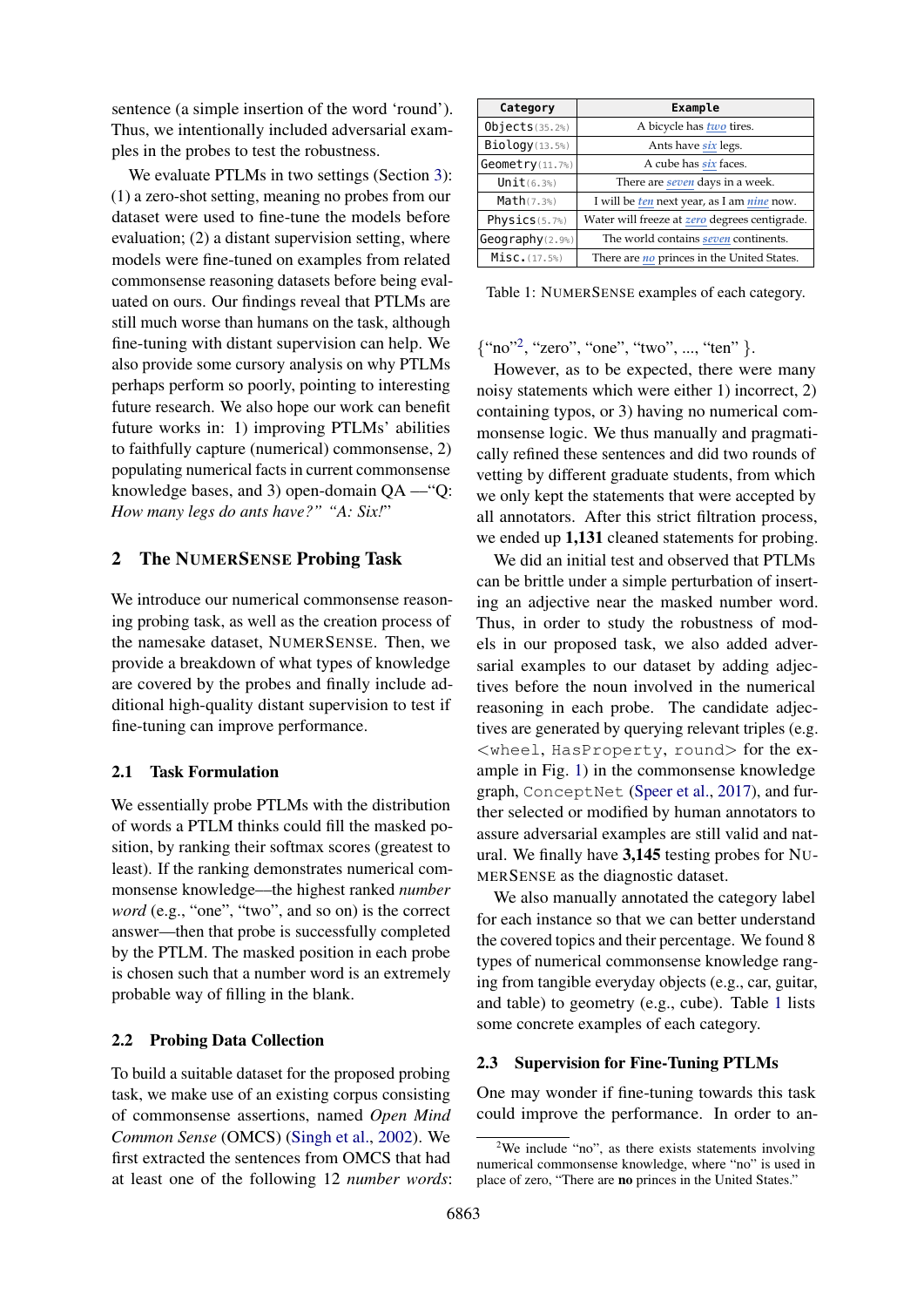<span id="page-2-3"></span>

|                   | <b>Core Probes</b>                 |       |       | + Adversarial Examples |                                      |          |
|-------------------|------------------------------------|-------|-------|------------------------|--------------------------------------|----------|
| <b>Models</b>     | hit@1                              | hit@2 | hit@3 | hit@1                  | hit@2                                | hit $@3$ |
| $GPT-2$           | 29.86                              | 50.88 | 67.49 | 24.73                  | 44.21                                | 62.30    |
| <b>BERT-Base</b>  | 31.98                              | 55.92 | 70.58 | 25.24                  | 48.66                                | 64.81    |
| RoBERTa-Base      | 36.04                              | 60.42 | 72.08 | 28.39                  | 51.91                                | 67.29    |
| <b>BERT-Large</b> | 37.63                              | 62.01 | 76.77 | 27.18                  | 52.89                                | 70.22    |
| RoBERTa-Large     | 45.85                              | 66.70 | 80.04 | 35.66                  | 58.52                                | 74.44    |
| Ft. BERT-L.       | 50.00                              | 66.34 | 74.91 | 43.58                  | 62.27                                | 72.92    |
| Ft. RoBERTa-L.    | 54.06                              | 69.61 | 79.15 | 47.52                  | 66.43                                | 76.76    |
| Human Bound       | 89 7( $\alpha$ ) / 96 3( $\beta$ ) |       |       |                        | 88 3 ( $\alpha$ ) / 93 7 ( $\beta$ ) |          |

Table 2: Results (%) of PTLMs on NUMERSENSE. 'Ft.' stands for 'Fine-tuned.' The human performance is shown by closed testing  $(\alpha = \text{`no external information'})$ / open testing  $(\beta =$ 'Wikipedia is allowed').

swer this question, we further collected training sentences from the GenericsKB corpus [\(Bhaktha](#page-5-3)[vatsalam et al.,](#page-5-3) [2020\)](#page-5-3). The sentences in GenericsKB are generic commonsense statements that are extracted from Simple Wikipedia, Common Crawl within educational domains, ARC corpus, etc.

We collected these sentences by first obtaining a list of frequent nouns from various caption corpora such as MSCOCO [\(Lin et al.,](#page-6-3) [2014\)](#page-6-3) and VATEX [\(Wang et al.,](#page-6-4) [2019\)](#page-6-4). Then, we selected collected sentences contained at least one number word of interest and finally go through the same human annotator verification process as the test data. We ended up collecting 10,492 sentences for finetuning and believe these sentences, if used properly, can improve PTLMs' ability to recall the numerical commonsense knowledge.

### 2.4 Statistics of NUMERSENSE

We show the distribution of the truth number words in the test data in Fig. [2.](#page-2-1) The average length of the sentence in training data is 11.1 and it is 8.9 in test data.

<span id="page-2-1"></span>

Figure 2: Truth number distribution of the test set.

#### <span id="page-2-0"></span>3 Empirical Analysis

We introduce the set-up of the experiments and then present results from different PTLMs in both a zero-shot setting and a distantly supervised finetuned one. We will also provide some analysis on the robustness and biases in the various models, and finally a study of the performance of a state-ofthe-art open-domain question-answering model.

#### 3.1 Experiment Set-up

We run our experiments in two settings, *zeroshot inference* and additional supervision via finetuning. In the first setting, we probe PTLMs without any modifications, specifically we use BERT and RoBERTa with pre-trained maskedword-prediction heads.

In our second setting, we use our collected additional supervision dataset (Sec. [2.3\)](#page-1-2) and mask the *number words* in each sentence. We then proceed to fine tune the models above on these masked sentences, before evaluating them on NUMERSENSE.

#### 3.2 Evaluation Metric and Human Bound

A masked-word-prediction head (either fine-tuned or not) produces a probability distribution over its whole vocabulary via a softax layer. As mentioned in Sec. [2.1,](#page-1-3) NUMERSENSE is the task of using this probability distribution to rank all number words, and evaluating this ranking. To evaluate, we use hit@1/2/3 accuracy, which calculates the percentage of predictions where the correct number word is ranked in the top k number words.<sup>[3](#page-2-2)</sup>

To estimate human performance on the task, we sampled 300 examples and asked two groups of three people to fill in the masked word, where one group had access to external information (openbook test) from the Web such as Wikipedia and the other did not (closed-book test). We take the majority label as the final human label.

#### 3.3 Experimental results

We show our experimental results in Table [2.](#page-2-3) The first four lines are results from PTLMs in the zeroshot inference setting. We see that size matters, as there is a clear performance gain when the model sizes increases. Also, RoBERTa's results are consistently better than BERT's, which is probably because RoBERTa uses a larger training corpora

<span id="page-2-2"></span><sup>&</sup>lt;sup>3</sup>We also report the performance of GPT-2 by iteratively filling the masked word and rank with their perplexity.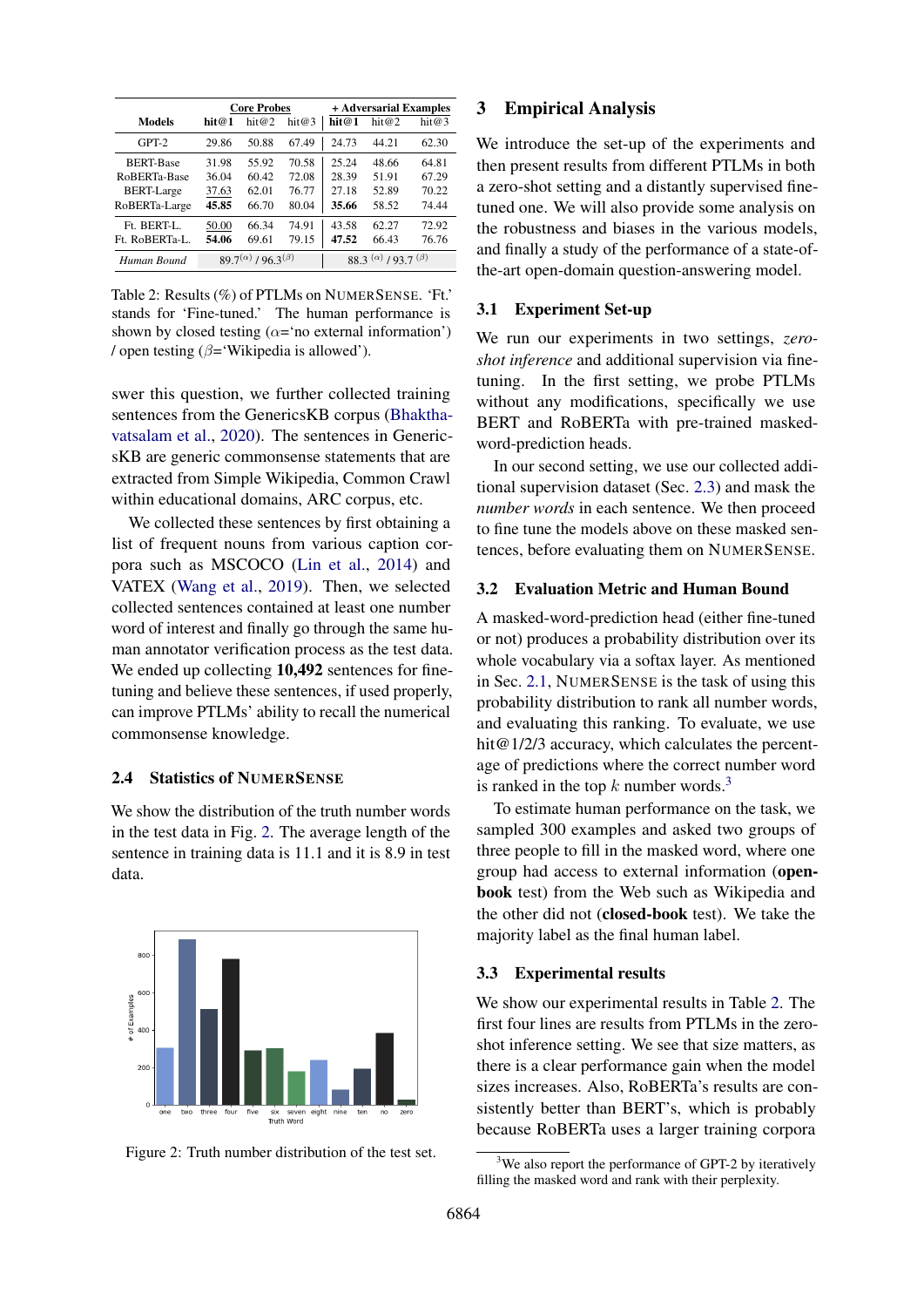<span id="page-3-0"></span>

Figure 3: Performance of RoBERTa-Large V.S. human performance (closed-book tests) on different categories of numerical commonsense knowledge.

and focuses more on masked language modeling in its pre-training stage.

We see that our fine-tuning efforts do help improve model performance: "37.63  $\rightarrow$  50.00" for BERT-large and "45.85  $\rightarrow$  54.06" for RoBERTalarge. However, both are still far from the human's closed-book evaluation. Figure [3](#page-3-0) shows PTLMs performance is poor across all categories within the core set of NUMERSENSE.

Comparing the performance of a PTLM on the "Core Probes" set (#=1,131) versus the "+ Adversarial Examples" set  $(\#=3,145)$ , we can measure their robustness. We found all models incur a significant performance drop when being evaluated on the adversarial set. This suggests that PTLMs (even when fine-tuned) can be brittle towards adversarial attacks, and future direction in pre-training language models should consider more structured inductive biases such as dependencies and semantic roles when learning contextual representations.

## 4 Case Studies

Object bias. Recall the example "a bird usually has [MASK] legs," which BERT-Large predicts to be "four". Does BERT-Large always predict "four" as long as the adjacent word after the [MASK] is 'legs'? To investigate if the bias exists, we show some case studies in Table [3.](#page-4-0) As 1,000 different randomly generated words fill the '[x]'s we see that both BERT and RoBERTa have a bias towards a certain answer, evidenced by the existence of a dominant answer in the softmax distribution. However, it seems that RoBERTa's [\(Liu et al.,](#page-6-5) [2019\)](#page-6-5) modified pre-training strategy helps it have less bias. We argue that future studies should further control the bias in masked language modeling.

Attention distribution. Following the prior probing work [\(Clark et al.,](#page-5-4) [2019\)](#page-5-4) on the relationship

between attention weights and syntactic structures, we plot the attention distribution of the sentence "A bird usually has *two* legs." with respect to the word 'two' in Figure [4.](#page-4-1) We find that the root word 'has' enjoys the maximum attention at in the first few and middle layers, while the word 'two' gets the maximum attention to itself in the end. The important words for querying the numerical commonsense, namely 'birds' and 'legs', always have low attention weights. This suggests that the BERT (and RoBERTa) may inherently lose the relationship between subject/object and number words.

## 5 Open-Domain 'How-Many' Questions

The examples in the NUMERSENSE can be also seen as open-domain questions targeting 'howmany' commonsense—"how many legs does a fly usually have?" Answering these open-domain numerical commonsense questions is a practical downstream application of models that are successful in the NUMERSENSE. Thus, as a side note, we also report the performance of the state-of-the-art open-domain QA model [\(Asai et al.,](#page-5-5) [2020\)](#page-5-5).

We use the model that is trained on the Natural Question (NQ) dataset [\(Kwiatkowski et al.,](#page-5-6) [2019\)](#page-5-6), where we replace the '[MASK]'s in our examples with 'how many', so that our probes are in a similar format to NQ examples. For example "a fly usually has [MASK] legs" is converted to "*how many legs* a fly usually has?"[4](#page-3-1) The accuracy of the state-of-the-art model is only 15.4%, which is even lower than using BERT-base without fine-tuning. This indicates that improving performance on NU-MERSENSE can help improve the performance on answering open-domain "how-many" questions.

## 6 Related Work

Probing Tasks for PTLMs. Prior work in probing language models have primarily focused on analysis of linguistic phenomena. [Clark et al.](#page-5-4) (2019) investigated the relationship between BERT's attention weights and syntactic structures, while such as dependency (e.g. direct objects, noun modifiers), coreference, and sentence segmentation. [Tenney](#page-6-6) [et al.](#page-6-6) (2019) was able to display where certain types of linguistic information is captured within BERT––they in fact find the layers in a PTLM represent the steps of a classical NLP pipeline: POS

<span id="page-3-1"></span><sup>4</sup>We also manually test some queries such as "*how many legs* does a fly usually have?", which have similar results.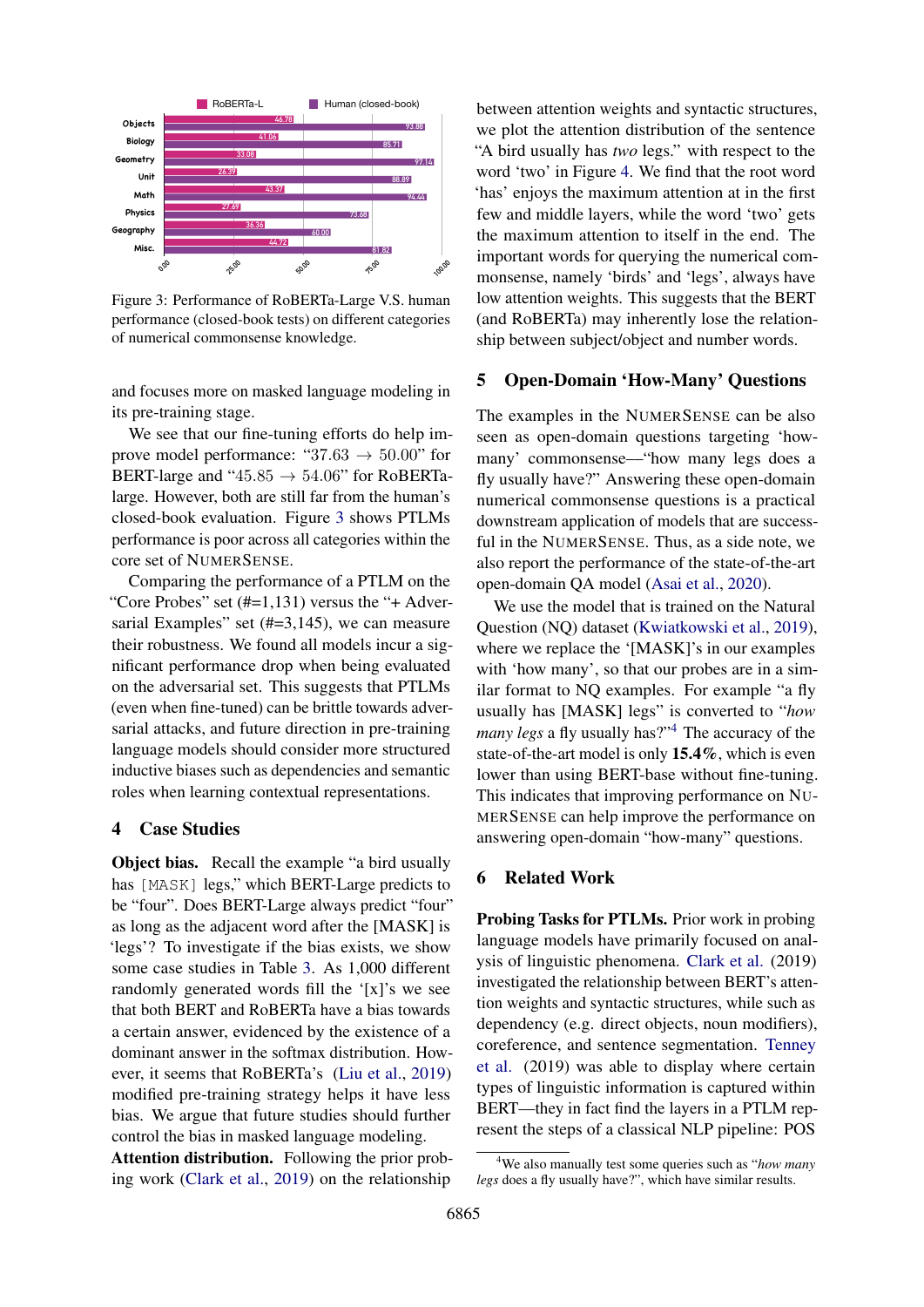<span id="page-4-1"></span>

Figure 4: The attention distribution of the sentence "A bird usually has two legs." on RoBERTa-base. We plot the attention weights (y) between each word and the number word 'two' at different position  $(x)$ , e.g.,  $x = 13$  means (Layer 2, Head 1).

<span id="page-4-0"></span>

| Template:     | a [x] usually has [MASK] legs.        |  |  |  |
|---------------|---------------------------------------|--|--|--|
| <b>BERT-L</b> | four: 39.3%, two: 18.3%, three: 10.1% |  |  |  |
| RoBERTa-L     | four: 20.8%, two: 9.0%, three: 8.1%   |  |  |  |
| Template:     | most [x] have [MASK] wheels.          |  |  |  |
| <b>BERT-L</b> | four: 25.3%, two: 14.1%, three: 5.1%  |  |  |  |
| RoBERTa-L     | four: 9.2%, two: 7.8%, three: 4.6%    |  |  |  |
| Template:     | all [x] have [MASK] sides.            |  |  |  |
| BERT-L        | two: 28.3%, three: 12.9%, four: 12.9% |  |  |  |
| RoBERTa-L     | two: 16.6%, no: 2.9%, three: 2.3%     |  |  |  |

Table 3: The average Softmax of top 3 predictions in templates where '[x]' is filled with 1k random words. tagging, parsing, NER, semantic roles, and coreference. This line of work has indeed helped us understand the ability of PTLMs to capture *linguistic knowledge* via self-supervised learning from unlabeled data. We are interested in the numerical commonsense knowledge of PTLMs.

Probing Commonsense Knowledge. Besides the works that we have discussed in Section [1,](#page-0-2) [Zhou](#page-6-7) [et al.](#page-6-7) [\(2020\)](#page-6-7) and [Talmor et al.](#page-6-8) [\(2019a\)](#page-6-8) also proposed to probe the commonsense knowledge of pretrained language models, following the prior work by [Trinh and Le](#page-6-9) [\(2018a](#page-6-10) and [2018b\)](#page-6-9). They both utilized various existing language understanding datasets targeting commonsense knowledge to test if PTLMs can capture certain commonsense knowledge. [Lin et al.](#page-5-7) [\(2019a\)](#page-5-7) also show that PTLMs can retrieve paths from ConceptNet that aid in interpreting the decision made by the PTLMs on the CommonsenseQA dataset [\(Talmor et al.,](#page-6-11) [2019b\)](#page-6-11). [Lin et al.](#page-6-12) [\(2019b\)](#page-6-12) probe the commonsense knowledge in pre-trained language generation models via a constrained text generation task. However, they do not consider numerical commonsense knowledge, which is relatively under-explored area.

Numerical Commonsense Knowledge. [Forbes](#page-5-8) [and Choi](#page-5-8) [\(2017\)](#page-5-8) and [Goel et al.](#page-5-9) [\(2019\)](#page-5-9) studied commonsense comparisons between two physical objects (e.g., a house is usually bigger than

a person) in pre-trained word embeddings. [Elazar](#page-5-10) [et al.](#page-5-10) [\(2019\)](#page-5-10) and [Yamane et al.](#page-6-13) [\(2020\)](#page-6-13) propose to induce the commonsense distribution of quantitative attributes (e.g., mass, length, and currency) of objects. Their goal is to extract or crowd-source such numerical attributes, and then obtain distributions that reflect commonsense knowledge. NU-MERSENSE, however, mainly focuses on exact numerical commonsense facts (e.g., a bird has *two* legs) instead of a range of values (e.g., a tiger weighs *around 120kg*), and have a larger number of arguments besides physical attributes.

Encoding Numerics for Computation. [Wallace](#page-6-14) [et al.](#page-6-14) [\(2019\)](#page-6-14) probe PTLMs in terms of the ability to represent numeracy tokens by a regression task (e.g., "71"  $\rightarrow$  71.0), and also find that BERT is not good at encoding numerical tokens. Some works focus on incorporate algebra computation ability in PTLMs [\(Zou and Lu,](#page-6-15) [2019;](#page-6-15) [Geva et al.,](#page-5-11) [2020\)](#page-5-11), thus making them able to answer math reasoning tasks such as MAWPS [\(Koncel-Kedziorski](#page-5-12) [et al.,](#page-5-12) [2016\)](#page-5-12) and DROP [\(Dua et al.,](#page-5-13) [2019\)](#page-5-13). Note that these models and tasks are not targeting numerical commonsense knowledge but mainly the numerical-related computation within text.

## 7 Conclusion

We present a probing task, NUMERSENSE, to induce numerical commonsense knowledge from pretrained language models. We collect a new diagnostic dataset carefully verified by human annotators, which covers 8 different topics. Powerful pre-trained models such as BERT and RoBERTa perform surprisingly poorly, even after fine-tuning with high-quality distant supervision. We hope our findings and probing dataset will provide a basis for improving pre-trained masked language models' *numerical* and other concrete types of commonsense knowledge.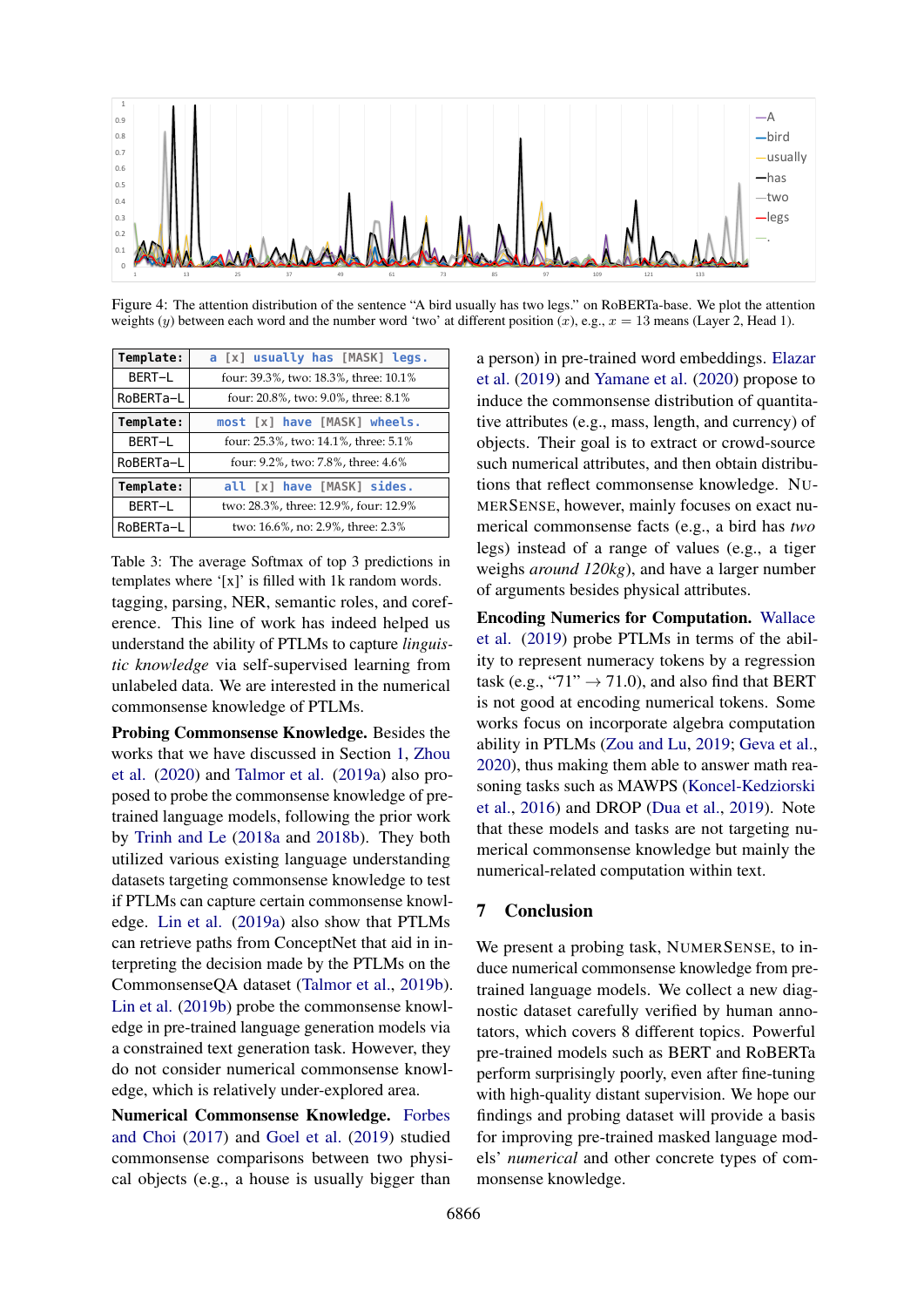## Acknowledgements

This research is based upon work supported in part by the Office of the Director of National Intelligence (ODNI), Intelligence Advanced Research Projects Activity (IARPA), via Contract No. 2019- 19051600007, the DARPA MCS program under Contract No. N660011924033 with the United States Office Of Naval Research, the Defense Advanced Research Projects Agency with award W911NF-19-20271, and NSF SMA 18-29268. The views and conclusions contained herein are those of the authors and should not be interpreted as necessarily representing the official policies, either expressed or implied, of ODNI, IARPA, or the U.S. Government. We would like to thank all the collaborators in USC INK research lab for their constructive feedback on the work.

## References

- <span id="page-5-5"></span>Akari Asai, Kazuma Hashimoto, Hannaneh Hajishirzi, Richard Socher, and Caiming Xiong. 2020. [Learn](https://openreview.net/forum?id=SJgVHkrYDH)[ing to retrieve reasoning paths over wikipedia graph](https://openreview.net/forum?id=SJgVHkrYDH) [for question answering.](https://openreview.net/forum?id=SJgVHkrYDH) In *International Conference on Learning Representations*.
- <span id="page-5-3"></span>Sumithra Bhakthavatsalam, Chloe Anastasiades, and Peter Clark. 2020. [Genericskb: A knowledge base](https://arxiv.org/abs/2005.00660) [of generic statements.](https://arxiv.org/abs/2005.00660) *ArXiv*, abs/2005.00660.
- <span id="page-5-2"></span>Zied Bouraoui, Jose Camacho-Collados, and Steven Schockaert. 2020. [Inducing relational knowledge](https://www.aaai.org/Papers/AAAI/2020GB/AAAI-BouraouiZ.5537.pdf) [from bert.](https://www.aaai.org/Papers/AAAI/2020GB/AAAI-BouraouiZ.5537.pdf) In *Proceedings of the Thirty-Fourth AAAI Conference on Artificial Intelligence*.
- <span id="page-5-4"></span>Kevin Clark, Urvashi Khandelwal, Omer Levy, and Christopher D. Manning. 2019. What does BERT look at? an analysis of BERT's attention. In *Proceedings of the 2019 ACL Workshop BlackboxNLP*.
- <span id="page-5-1"></span>Joe Davison, Joshua Feldman, and Alexander Rush. 2019. [Commonsense knowledge mining from pre](https://doi.org/10.18653/v1/D19-1109)[trained models.](https://doi.org/10.18653/v1/D19-1109) In *Proceedings of the 2019 Conference on Empirical Methods in Natural Language Processing and the 9th International Joint Conference on Natural Language Processing (EMNLP-IJCNLP)*, pages 1173–1178, Hong Kong, China. Association for Computational Linguistics.
- <span id="page-5-0"></span>Jacob Devlin, Ming-Wei Chang, Kenton Lee, and Kristina Toutanova. 2019. [BERT: Pre-training of](https://doi.org/10.18653/v1/N19-1423) [deep bidirectional transformers for language under](https://doi.org/10.18653/v1/N19-1423)[standing.](https://doi.org/10.18653/v1/N19-1423) In *Proceedings of the 2019 Conference of the North American Chapter of the Association for Computational Linguistics: Human Language Technologies, Volume 1 (Long and Short Papers)*, pages 4171–4186, Minneapolis, Minnesota. Association for Computational Linguistics.
- <span id="page-5-13"></span>Dheeru Dua, Yizhong Wang, Pradeep Dasigi, Gabriel Stanovsky, Sameer Singh, and Matt Gardner. 2019. [DROP: A reading comprehension benchmark requir](https://doi.org/10.18653/v1/N19-1246)[ing discrete reasoning over paragraphs.](https://doi.org/10.18653/v1/N19-1246) In *Proceedings of the 2019 Conference of the North American Chapter of the Association for Computational Linguistics: Human Language Technologies, Volume 1 (Long and Short Papers)*, pages 2368–2378, Minneapolis, Minnesota. Association for Computational Linguistics.
- <span id="page-5-10"></span>Yanai Elazar, Abhijit Mahabal, Deepak Ramachandran, Tania Bedrax-Weiss, and Dan Roth. 2019. [How](https://doi.org/10.18653/v1/P19-1388) [large are lions? inducing distributions over quanti](https://doi.org/10.18653/v1/P19-1388)[tative attributes.](https://doi.org/10.18653/v1/P19-1388) In *Proceedings of the 57th Annual Meeting of the Association for Computational Linguistics*, pages 3973–3983, Florence, Italy. Association for Computational Linguistics.
- <span id="page-5-8"></span>Maxwell Forbes and Yejin Choi. 2017. [Verb physics:](https://doi.org/10.18653/v1/P17-1025) [Relative physical knowledge of actions and objects.](https://doi.org/10.18653/v1/P17-1025) In *Proceedings of the 55th Annual Meeting of the Association for Computational Linguistics (Volume 1: Long Papers)*, pages 266–276, Vancouver, Canada. Association for Computational Linguistics.
- <span id="page-5-11"></span>Mor Geva, Ankit Gupta, and Jonathan Berant. 2020. [Injecting numerical reasoning skills into language](https://arxiv.org/abs/2004.04487) [models.](https://arxiv.org/abs/2004.04487) *ArXiv*, abs/2004.04487.
- <span id="page-5-9"></span>Pranav Goel, Shi Feng, and Jordan Boyd-Graber. 2019. [How pre-trained word representations capture com](https://doi.org/10.18653/v1/D19-6016)[monsense physical comparisons.](https://doi.org/10.18653/v1/D19-6016) In *Proceedings of the First Workshop on Commonsense Inference in Natural Language Processing*, pages 130–135, Hong Kong, China. Association for Computational Linguistics.
- <span id="page-5-12"></span>Rik Koncel-Kedziorski, Subhro Roy, Aida Amini, Nate Kushman, and Hannaneh Hajishirzi. 2016. [MAWPS: A math word problem repository.](https://doi.org/10.18653/v1/N16-1136) In *Proceedings of the 2016 Conference of the North American Chapter of the Association for Computational Linguistics: Human Language Technologies*, pages 1152–1157, San Diego, California. Association for Computational Linguistics.
- <span id="page-5-6"></span>Tom Kwiatkowski, Jennimaria Palomaki, Olivia Redfield, Michael Collins, Ankur Parikh, Chris Alberti, Danielle Epstein, Illia Polosukhin, Jacob Devlin, Kenton Lee, Kristina Toutanova, Llion Jones, Matthew Kelcey, Ming-Wei Chang, Andrew M. Dai, Jakob Uszkoreit, Quoc Le, and Slav Petrov. 2019. [Natural questions: A benchmark for question an](https://doi.org/10.1162/tacl_a_00276)[swering research.](https://doi.org/10.1162/tacl_a_00276) *Transactions of the Association for Computational Linguistics*, 7:453–466.
- <span id="page-5-7"></span>Bill Yuchen Lin, Xinyue Chen, Jamin Chen, and Xiang Ren. 2019a. [KagNet: Knowledge-aware graph](https://doi.org/10.18653/v1/D19-1282) [networks for commonsense reasoning.](https://doi.org/10.18653/v1/D19-1282) In *Proceedings of the 2019 Conference on Empirical Methods in Natural Language Processing and the 9th International Joint Conference on Natural Language Processing (EMNLP-IJCNLP)*, pages 2829–2839, Hong Kong, China. Association for Computational Linguistics.